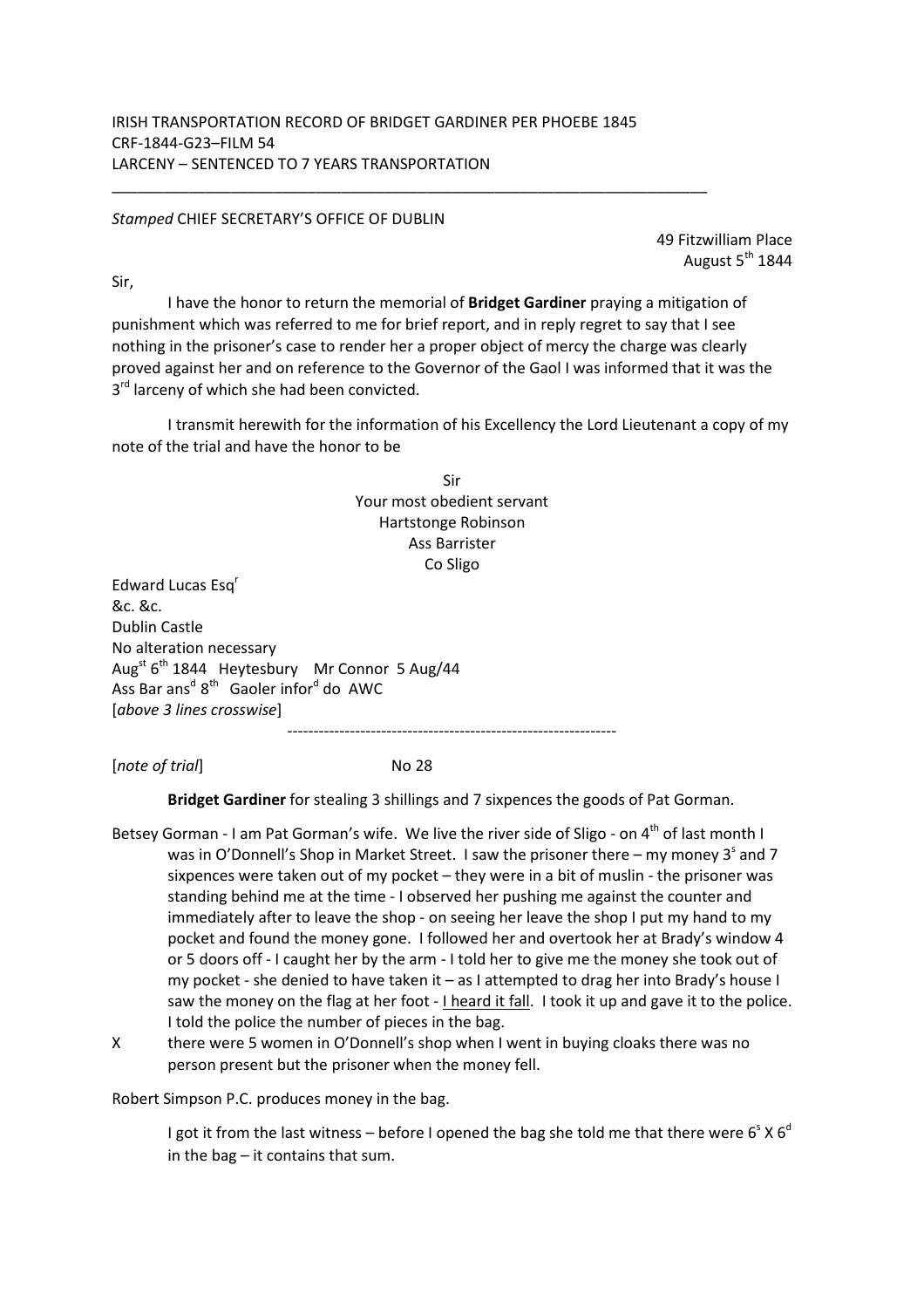Guilty 3<sup>rd</sup> offence Transported for 7 years ---------------------------------------------------------------

## *Stamped* CHIEF SECRETARY'S OFFICE DUBLIN 44 AUG [?]

To His Excellency Lord Haytesbury Lord Lieutenant General & General Governor of Ireland

 The humble petition of **BRIDGET GARDINER** of the town of Sligo humbly sheweth that petitioner was charged with stealing the sum of six shillings and sixpence out of the Pocket of one **Beesey** [*Dauter of*] Gorman - that your petitioner went into the shop of James O'Donnell of the town of Sligo for the purpose of purchasing there some callico that the prosecutor was in the shop when she missed the money that she accused other persons for taking said sum out of her pocket did not accuse petitioner at the time while in the shop - untill she went out and went a distance of twenty yards where the prosecutor followed her and charged her of taking said sum that she the prosecutor tried petitioners person, but could find no money, but afterwards found it on the street - that the prosecutor was a girl of no fame and got married to a man named Gorman. That your petitioner was tried before Hartstonge Robinson Esquire Assistant Barrister for the County of Sligo for stealing said sum at Sligo June quarter sessions last and found Guilty of the Charge and His Worship passed sentence that your petitioner would be transported for the space of Seven years. Your petitioner Begs to state to your excellency that she is an aged woman upwards of Fifty years and a mother of eight helpless orphants destitute of friends or Relations, and without any male kind to look to them, and further Begs to state that since she was fifteen years of age she is in the habit of taking the falling sickness which deprives her of health.

 She therefore humbly implores your Excellency will take her distressed state and to look to her poor orphants with an eye of Charity, and Compassion and to mitigate the sentence so pronounced and Begs to Refer your Excellency to the Recommendation of the Gentlemen of the Jury who was empannelled on said trial and also to the characters of the Gentlemen Residing in the town of Sligo and by your Excellency so doing Peti<sup>r</sup> will ever pray.

## **Bridget Gardiner**

Sligo Gaol July 30<sup>th</sup> 1844 Mr Connor [*crosswise overstruck*]

---------------------------------------------------------------

We the undersigned Gentlemen empannelled on the trial of the within named petitioner Bridget Gardiner and on Reading her petition and knowing her distressed orphants do hereby Recommend her as a fit and distressed object to be taken to your excellency's kind consideration as to mitigation of Punishment. Given under our hands at Sligo this  $30<sup>th</sup>$  day of July 1844

- 1 Thomas Carter foreman
- 2 James Cregg
- 3 Samuel Lindsay
- 4 John Walsh
- 5 James Guyatt
- 6 Ormsby Hudson
- 7 Thos Sleater
- 8 Patrick Gannon
- 9 Wm McKim
- 10 James Frizzle
- 11 George Jackson